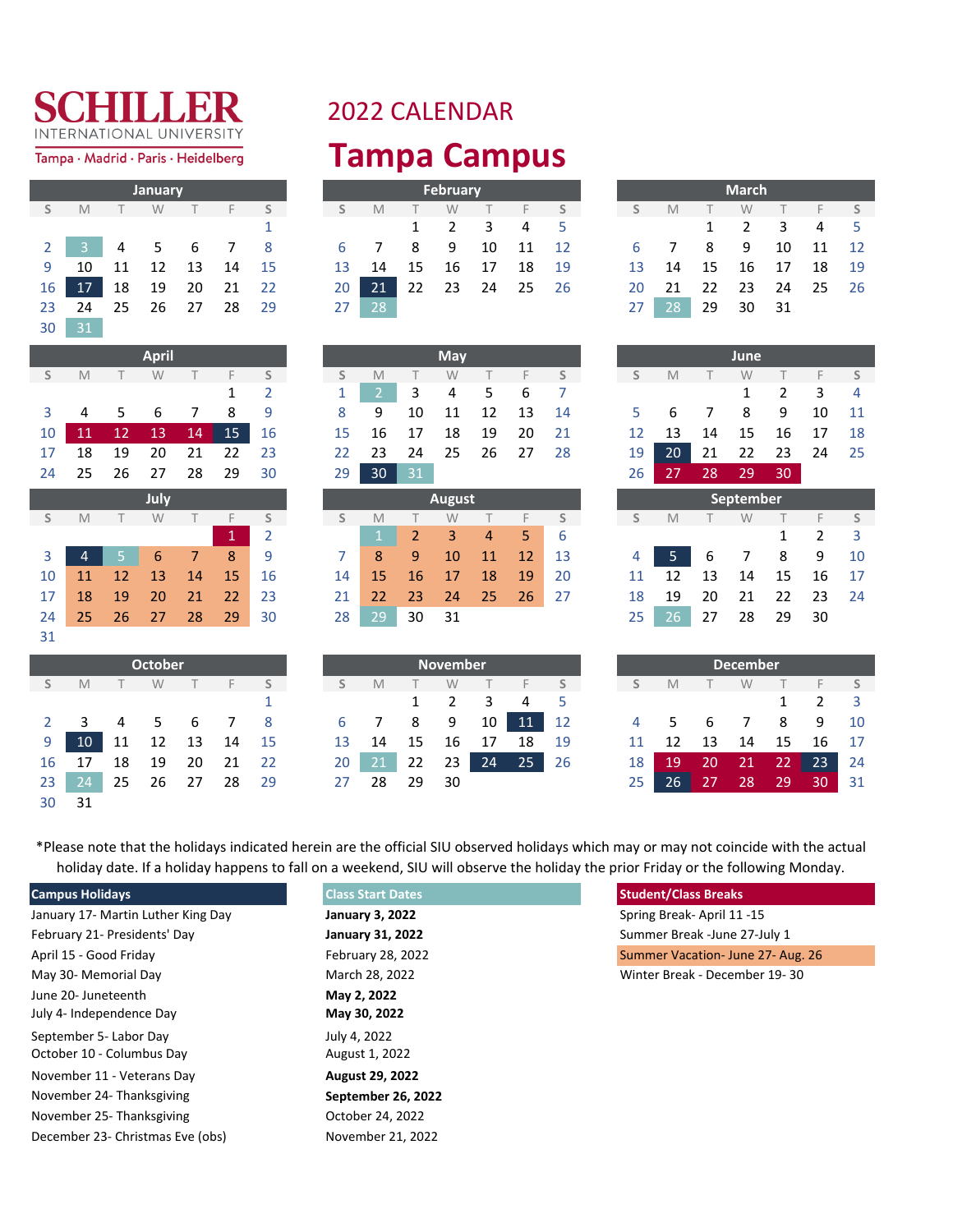Tampa · Madrid · Paris · Heidelberg

|                |    |    | January |    |    |    |
|----------------|----|----|---------|----|----|----|
| S              | M  |    | W       | Т  | F  | S  |
|                |    |    |         |    |    | 1  |
| $\overline{2}$ | 3  | 4  | 5       | 6  | 7  | 8  |
| 9              | 10 | 11 | 12      | 13 | 14 | 15 |
| 16             | 17 | 18 | 19      | 20 | 21 | 22 |
| 23             | 24 | 25 | 26      | 27 | 28 | 29 |
| 30             | 31 |    |         |    |    |    |

|    |                |    | <b>April</b> |    |              |                |
|----|----------------|----|--------------|----|--------------|----------------|
| S  | M              | Τ  | W            | Τ  | F            | S              |
|    |                |    |              |    | 1            | $\overline{2}$ |
| 3  | 4              | 5  | 6            | 7  | 8            | 9              |
| 10 | 11             | 12 | 13           | 14 | 15           | 16             |
| 17 | 18             | 19 | 20           | 21 | 22           | 23             |
| 24 | 25             | 26 | 27           | 28 | 29           | 30             |
|    |                |    | July         |    |              |                |
| S  | M              | Τ  | W            | Τ  | F            | S              |
|    |                |    |              |    | $\mathbf{1}$ | $\overline{2}$ |
| 3  | $\overline{4}$ | 5  | 6            | 7  | 8            | 9              |
| 10 | 11             | 12 | 13           | 14 | 15           | 16             |
| 17 | 18             | 19 | 20           | 21 | 22           | 23             |
| 24 | つら             | ንና | 27           | ንՋ | 29           | ว∩             |

|    |    |    | <b>October</b> |    |    |     |    |    |              | <b>November</b> |    |    |    |    |    |    |                 | <b>December</b> |    |
|----|----|----|----------------|----|----|-----|----|----|--------------|-----------------|----|----|----|----|----|----|-----------------|-----------------|----|
|    | M  |    | W              |    |    |     | S  | M  |              | W               |    |    |    |    | M  |    | W               |                 |    |
|    |    |    |                |    |    |     |    |    | $\mathbf{1}$ | 2               | 3  | 4  | 5  |    |    |    |                 |                 |    |
|    | 3  | 4  | 5.             | 6  |    | 8   | 6  |    | 8            | 9               | 10 | 11 | 12 | 4  | 5. | 6  |                 | 8               | 9  |
| 9  | 10 | 11 | 12             | 13 | 14 | -15 | 13 | 14 | 15           | 16              | 17 | 18 | 19 |    | 12 | 13 | 14              | 15              | 16 |
| 16 | 17 | 18 | 19             | 20 | 21 | -22 | 20 | 21 | 22           | 23              | 24 | 25 | 26 | 18 | 19 | 20 | 21              | 22              | 23 |
| 23 | 24 | 25 | 26             | 27 | 28 | 29  | 27 | 28 | 29           | 30              |    |    |    | 25 | 26 | 27 | 28 <sub>l</sub> | 29'             | 30 |
| 30 | 31 |    |                |    |    |     |    |    |              |                 |    |    |    |    |    |    |                 |                 |    |

31

#### 2022 CALENDAR **Madrid Campus**

|   |       |      | <b>January</b> |                   |      |    |    |            |              | February       |                         |      |      |           |                |      | <b>March</b> |                         |
|---|-------|------|----------------|-------------------|------|----|----|------------|--------------|----------------|-------------------------|------|------|-----------|----------------|------|--------------|-------------------------|
| S | M     |      | W              |                   |      |    | S. | M          | $\mathbf{1}$ | W              |                         | F.   | S    |           | M              |      | W            |                         |
|   |       |      |                |                   |      |    |    |            |              | $\overline{2}$ | $\overline{\mathbf{3}}$ | 4    | - 5  |           |                | 1    | -2           | $\overline{\mathbf{3}}$ |
|   |       |      | $2$ 3 4 5 7    | $6 \mid 7 \mid 8$ |      |    | 6  | $7\degree$ | 8            | -9             | 10                      | - 11 | 12   | 6         | $\overline{7}$ | - 8  | 9            | 10<br>11                |
| 9 | 10    | - 11 | 12             | -13               | - 14 | 15 |    | 13 14      | - 15         | - 16           | 17                      | 18   | - 19 | 13        | 14             | - 15 | -16          | 17                      |
|   | 16 17 | 18   | 19             | 20                | 21   | 22 |    | 20 21      | -22          | - 23           | - 24                    | - 25 | - 26 | <b>20</b> | -21            | -22  | -23          | - 24<br>25              |
|   | 23 24 | 25   | 26             | -27               | -28  | 29 | 27 | 28         |              |                |                         |      |      | 27        | 28             | 29   | 30           | 31                      |

|   |                 |                | January |      |      |      |           |                |           | February       |    |       |      |    |                |              | <b>March</b>  |    |       |                |
|---|-----------------|----------------|---------|------|------|------|-----------|----------------|-----------|----------------|----|-------|------|----|----------------|--------------|---------------|----|-------|----------------|
| S | M               |                | W       |      |      | S    | S.        | M              |           | W              |    |       |      |    | M              | $\mathbf{1}$ | W             |    | F.    | S              |
|   |                 |                |         |      |      |      |           |                | $1 \quad$ | $\overline{2}$ | 3  | -4    | $-5$ |    |                | 1            | $\mathcal{L}$ | 3  | 4     | 5 <sup>5</sup> |
|   | $2 \mid 3 \mid$ | $\overline{4}$ | 5 6 7 8 |      |      |      | 6         | $\overline{7}$ | -8        | - 9            | 10 | 11 12 |      | 6  | $\overline{7}$ | -8           | - 9           | 10 | 11 12 |                |
| 9 | 10              | 11             | 12      | - 13 | - 14 | 15   | 13        | 14             | 15        | - 16           | 17 | 18    | 19   | 13 | 14             | - 15         | 16            | 17 | 18 19 |                |
|   | 16 17           | 18             | - 19    | 20   | - 21 | 22   | <b>20</b> | 21             |           | 22 23          | 24 | 25 26 |      |    | 20 21          | - 22         | -23           | 24 | 25 26 |                |
|   | 23 24           | - 25           | -26     | 27   | 28   | - 29 | 27        | 28             |           |                |    |       |      | 27 | -28            | 29           | 30            | 31 |       |                |

|                      | <b>April</b> |  |               |                 |                      |                   | <b>May</b>  |  |  |    |       | June                 |                             |  |
|----------------------|--------------|--|---------------|-----------------|----------------------|-------------------|-------------|--|--|----|-------|----------------------|-----------------------------|--|
|                      |              |  | S M T W T F S |                 | S M T W T F S        |                   |             |  |  | S  | $M$ T | <b>W</b>             | T F S                       |  |
|                      |              |  | $1 \quad 2$   |                 | $1 \vert$            | 2 3 4 5 6 7       |             |  |  |    |       |                      | $1 \quad 2 \quad 3 \quad 4$ |  |
| 3 4 5 6 7 8 9        |              |  |               |                 | 89                   | - 10              | 11 12 13 14 |  |  |    |       | 5 6 7 8 9 10 11      |                             |  |
| 10 11 12 13 14 15 16 |              |  |               | 15 <sub>1</sub> |                      | 16 17 18 19 20 21 |             |  |  |    |       | 12 13 14 15 16 17 18 |                             |  |
| 17 18 19 20 21 22 23 |              |  |               |                 | 22 23 24 25 26 27 28 |                   |             |  |  |    |       | 19 20 21 22 23 24 25 |                             |  |
| 24 25 26 27 28 29 30 |              |  |               |                 | 29 30                | $\blacksquare$ 31 |             |  |  | 26 |       | 27 28 29 30          |                             |  |

|                |                 |     | July          |                |           |    |    |    |              | August, |                |           |             |    |    |    |    | <b>September</b> |    |
|----------------|-----------------|-----|---------------|----------------|-----------|----|----|----|--------------|---------|----------------|-----------|-------------|----|----|----|----|------------------|----|
| S.             | M               |     | W             |                |           |    |    | M  |              | W       |                |           |             |    | M  |    | W  |                  |    |
|                |                 |     |               |                | 11        |    |    |    | $\mathbf{2}$ | 3       | $\overline{4}$ | 5.        | $\mathbf b$ |    |    |    |    |                  |    |
| 3 <sup>1</sup> |                 |     | -6            | 7 <sup>7</sup> | 8         | 9  |    | -8 | 9            | 10      | 11             | <b>12</b> | 13          | 4  | 5. | 6  |    | 8                | 9  |
| 10             | 11              | -12 | <sup>13</sup> | 14             | <b>15</b> | 16 | 14 | 15 | 16           | 17      | <b>18</b>      | 19        | 20          | 11 | 12 | 13 | 14 | 15               | 16 |
| 17             | 18              | 19  | 20            | 21             | 22        | 23 | 21 | 22 | 23           | 24      | -25            | 26        | 27          | 18 | 19 | 20 | 21 | 22               | 23 |
| 24             | 25 <sub>l</sub> | 26  | 27            | 28             | 29        | 30 | 28 | 29 | 30           | 31      |                |           |             | 25 | 26 | 27 | 28 | 29               | 30 |

|    |             |    | October |    |     |      |                 |     |     | <b>November</b> |     |       |      |    |           |      | <b>December</b> |                |  |
|----|-------------|----|---------|----|-----|------|-----------------|-----|-----|-----------------|-----|-------|------|----|-----------|------|-----------------|----------------|--|
| S  | M           |    | W       |    |     |      | S.              | - M |     | W               |     |       |      |    | M         |      | W               |                |  |
|    |             |    |         |    |     |      |                 |     |     |                 | 3   | 4     |      |    |           |      |                 |                |  |
|    | 2 3 4 5 6 7 |    |         |    |     | - 8  | 6               |     | 8   | 9               | 10  | 11    | 12   |    | 4 5 1     | $-6$ | $\overline{7}$  | 8 <sup>1</sup> |  |
| 9  | 10          | 11 | -12     | 13 | -14 | - 15 | 13              | 14  | -15 | 16              | -17 | 18    | - 19 | 11 | 12        | -13  | 14              | 15             |  |
| 16 | 17          | 18 | 19      | 20 | 21  | 22   | 20 <sub>1</sub> | 21  | 22  | - 23            | 24  | 25 26 |      | 18 | <b>19</b> | 20   | -21             | 22             |  |
| 23 | -24         | 25 | 26      | 27 | 28  | -29  | 27              | 28  | 29  | 30              |     |       |      | 25 | 26        |      | 28              | 29             |  |

|    |    |    | June |               |    |    |
|----|----|----|------|---------------|----|----|
| S  | M  |    | W    |               | F  | S  |
|    |    |    | 1    | $\mathcal{P}$ | 3  | 4  |
| 5  | 6  | 7  | 8    | 9             | 10 | 11 |
| 12 | 13 | 14 | 15   | 16            | 17 | 18 |
| 19 | 20 | 21 | 22   | 23            | 24 | 25 |
| 26 | 27 | 28 | 29   | 30            |    |    |

|    |    |    | <b>September</b> |    |    |    |
|----|----|----|------------------|----|----|----|
| S  | M  |    | W                |    | ⊏  | S  |
|    |    |    |                  | 1  | 2  | 3  |
| 4  | 5  | 6  | 7                | 8  | q  | 10 |
| 11 | 12 | 13 | 14               | 15 | 16 | 17 |
| 18 | 19 | 20 | 21               | 22 | 23 | 24 |
| 25 | 26 | 27 | 28               | 29 | 30 |    |

|    |    |    | December |    |               |    |
|----|----|----|----------|----|---------------|----|
| S  | M  |    | W        |    | F             | S  |
|    |    |    |          | 1  | $\mathcal{P}$ | 3  |
| 4  | 5  | 6  |          | 8  | 9             | 10 |
| 11 | 12 | 13 | 14       | 15 | 16            | 17 |
| 18 | 19 | 20 | 21       | 22 | 23            | 24 |
| 25 | 26 | 27 | 28       | 29 | 30            | 31 |

\*Please note that the holidays indicated herein are the official SIU observed holidays which may or may not coincide with the actual holiday date. If a holiday happens to fall on a weekend, SIU will observe the holiday the prior Friday or the following Monday.

| <b>Campus Holidays</b>        | <b>Class Start Dates</b> | <b>Student/Class Breaks</b>       |
|-------------------------------|--------------------------|-----------------------------------|
| 6 January - Epiphany          | January 3, 2022          | Spring Break-April 11-15          |
| 14 April - Holy Thursday      | <b>January 31, 2022</b>  | Summer Break - June 27-July 1     |
| 15 April - Good Friday        | February 28, 2022        | Summer Vacation- June 27- Aug. 26 |
| 2 May - Día del Trabajo       | March 28, 2022           | Winter Break - December 19-30     |
| 3 May - TBC Dos de Mayo       | May 2, 2022              |                                   |
| 16 May - TBC San Isidro       | May 30, 2022             |                                   |
| 15 August - Asunción          | July 4, 2022             |                                   |
| 1 November - Todos los Santos | August 1, 2022           |                                   |
| 9 November - La Almudena      | August 29, 2022          |                                   |
| 6 December - La Constitución  | September 26, 2022       |                                   |
| 8 December - Inmaculada C     | October 24, 2022         |                                   |
|                               | November 21, 2022        |                                   |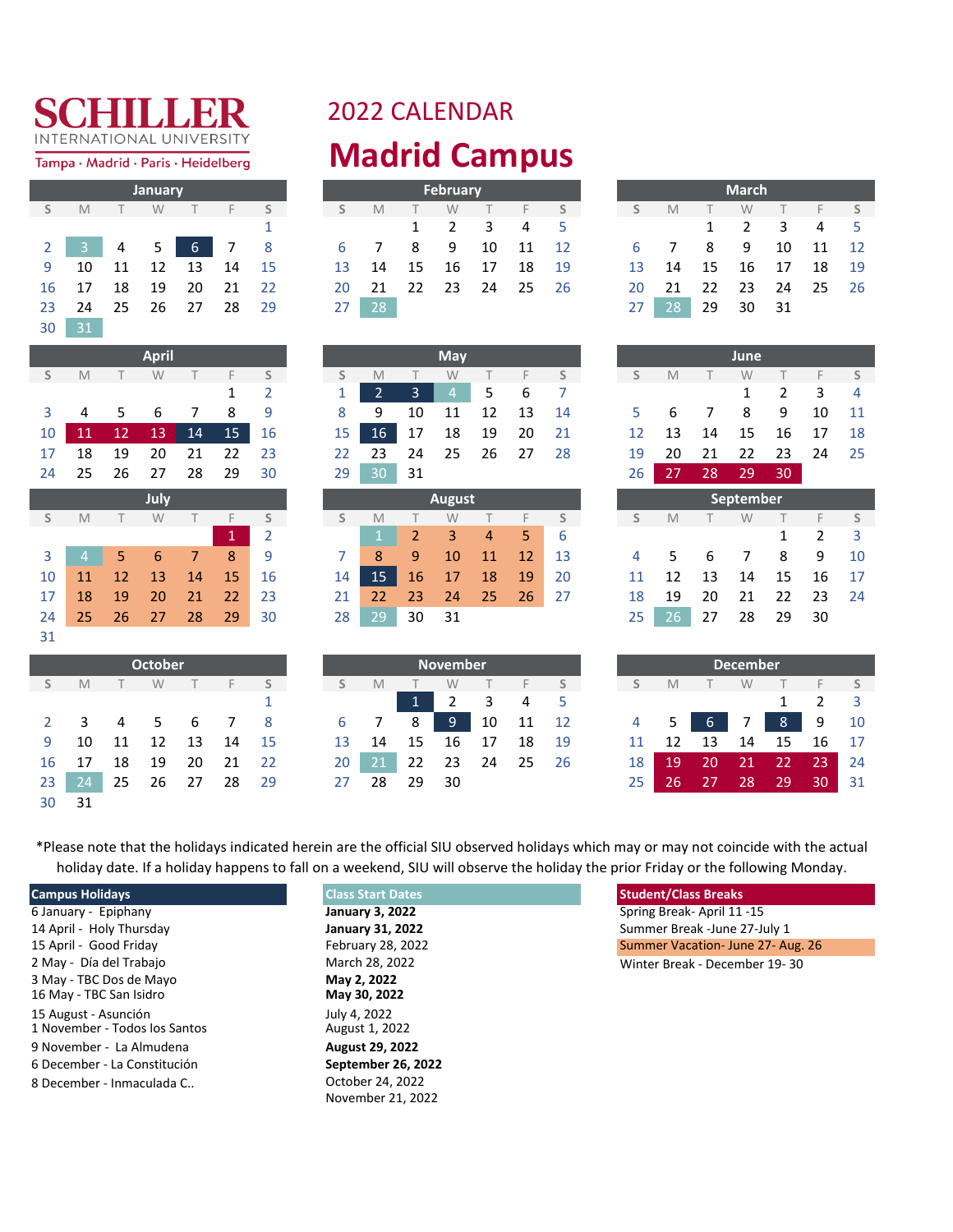Tampa · Madrid · Paris · Heidelberg

|                |    |    | January |    |    |    |
|----------------|----|----|---------|----|----|----|
| S              | M  | Τ  | W       | Τ  | F  | S  |
|                |    |    |         |    |    | 1  |
| $\overline{2}$ | 3  | 4  | .5      | 6  | 7  | 8  |
| 9              | 10 | 11 | 12      | 13 | 14 | 15 |
| 16             | 17 | 18 | 19      | 20 | 21 | 22 |
| 23             | 24 | 25 | 26      | 27 | 28 | 29 |
| 30             | 31 |    |         |    |    |    |

|    |    |    | <b>April</b> |    |              |                |
|----|----|----|--------------|----|--------------|----------------|
| S  | M  | T  | W            | T  | F            | S              |
|    |    |    |              |    | 1            | 2              |
| 3  | 4  | 5  | 6            | 7  | 8            | 9              |
| 10 | 11 | 12 | 13           | 14 | 15           | 16             |
| 17 | 18 | 19 | 20           | 21 | 22           | 23             |
| 24 | 25 | 26 | 27           | 28 | 29           | 30             |
|    |    |    | July         |    |              |                |
| S  | M  | T  | W            | T  | F            | S              |
|    |    |    |              |    | $\mathbf{1}$ | $\overline{2}$ |
| 3  | 4  | 5  | 6            | 7  | 8            | 9              |
| 10 | 11 | 12 | 13           | 14 | 15           | 16             |
| 17 | 18 | 19 | 20           | 21 | 22           | 23             |

|                |                 |    | October |    |    |             |
|----------------|-----------------|----|---------|----|----|-------------|
| S              | M               | т  | W       | Т  | F  | $\varsigma$ |
|                |                 |    |         |    |    | 1           |
| $\overline{2}$ | 3               | 4  | 5       | 6  | 7  | 8           |
| 9              | 10              | 11 | 12      | 13 | 14 | 15          |
| 16             | 17              | 18 | 19      | 20 | 21 | 22          |
| 23             | $2\overline{4}$ | 25 | 26      | 27 | 28 | 29          |
| 30             | 31              |    |         |    |    |             |

31

#### 2022 CALENDAR **Paris Campus**

|    |                   |    | <b>January</b> |      |          |          |    |       |               | February                    |          |          |      |
|----|-------------------|----|----------------|------|----------|----------|----|-------|---------------|-----------------------------|----------|----------|------|
| S. | M                 |    | W              |      | $\vdash$ | $\sim$ S | S. | M     | $\sim$ $\sim$ | W                           |          | $\vdash$ | S    |
|    |                   |    |                |      |          |          |    |       |               | $1 \quad 2 \quad 3 \quad 4$ |          |          | - 5  |
|    | $2 \quad 3 \quad$ |    | 4 5 6 7 8      |      |          |          |    | 6 7   | 8             | 9                           | 10       | - 11     | 12   |
|    | 9 10 11 12        |    |                | - 13 | 14 15    |          |    | 13 14 | - 15          | - 16                        | 17       | - 18     | - 19 |
|    | 16 17             | 18 | - 19           | 20   | 21 22    |          |    | 20 21 | - 22          |                             | 23 24 25 |          | 26   |
|    | 23 24 25 26       |    |                | 27   | -28      | 29       | 27 | 28    |               |                             |          |          |      |

|       |       |    | January |     |      |      |    |                |      | February |     |       |      |     |                |              | <b>March</b> |      |       |                 |
|-------|-------|----|---------|-----|------|------|----|----------------|------|----------|-----|-------|------|-----|----------------|--------------|--------------|------|-------|-----------------|
| S     | M     |    | W       |     |      | - S  | S. | M              |      | W        |     |       |      | S.  | M              |              | W            |      |       |                 |
|       |       |    |         |     |      |      |    |                | 1    | 2        | 3   | 4     | - 5  |     |                | $\mathbf{1}$ | 2            | 3    | 4     |                 |
| $2-1$ |       | 4  | 5 6 7   |     |      | - 8  | 6  | $\overline{7}$ | -8   | -9       | 10  | 11 12 |      | 6   | $\overline{7}$ | 8            | -9           | 10   | 11    | $\overline{12}$ |
| 9     | 10    | 11 | 12      | 13  | -14  | - 15 | 13 | 14             | - 15 | -16      | 17  | 18    | - 19 | 13  | 14             | - 15         | 16           | - 17 | 18    | - 19            |
|       | 16 17 | 18 | -19     | -20 | - 21 | - 22 | 20 | 21             | 22   | 23       | -24 | 25    | 26   | 20. | -21            | -22          | - 23         | 24   | 25 26 |                 |
| 23    | -24   | 25 | 26      | 27  | 28   | - 29 | 27 | 28             |      |          |     |       |      | 27  | -28            | 29           | 30           | 31   |       |                 |

|                 |                      | <b>April</b>      |  |  |
|-----------------|----------------------|-------------------|--|--|
|                 | S M T W T F S        |                   |  |  |
|                 |                      |                   |  |  |
|                 | 3 4 5 6 7 8 9        |                   |  |  |
|                 | 10 11 12 13 14 15 16 |                   |  |  |
| 17 <sup>1</sup> |                      | 18 19 20 21 22 23 |  |  |
|                 | 24 25 26 27 28 29 30 |                   |  |  |

|              |    |              | July |                |    |    |    |     |    | August |           |    |             |    |    |    |    |   | <b>September</b> |    |
|--------------|----|--------------|------|----------------|----|----|----|-----|----|--------|-----------|----|-------------|----|----|----|----|---|------------------|----|
| S.           | M  |              | W    |                |    |    |    | M   |    | W      |           |    |             |    | M  |    |    | W |                  |    |
|              |    |              |      |                | ۱1 |    |    |     |    |        | 4         | 5. | $\mathbf b$ |    |    |    |    |   |                  |    |
| $\mathbf{3}$ |    |              | 6    | 7 <sup>1</sup> | 8  | 9  |    | 8   | 9  | 10     | 11        | 12 | 13          | 4  | -5 | 6  |    |   | 8                | 9  |
| 10           | 11 | $\sqrt{127}$ | 13   | 14             | 15 | 16 | 14 | 15  | 16 | 17     | <b>18</b> | 19 | 20          |    | 12 | 13 | 14 |   | 15               | 16 |
| 17           | 18 | 19           | 20   | 21             | 22 | 23 | 21 | 22  | 23 | 24     | 25        | 26 | 27          | 18 | 19 | 20 | 21 |   | 22               | 23 |
| 24           | 25 | 26           | 27   | 28             | 29 | 30 | 28 | 29' | 30 | 31     |           |    |             | 25 | 26 | 27 | 28 |   | 29               | 30 |

|    |               |      | <b>October</b> |      |     |    |                 |                |              | <b>November</b> |      |       |      |                 |       |                 | <b>December</b> |      |                 |
|----|---------------|------|----------------|------|-----|----|-----------------|----------------|--------------|-----------------|------|-------|------|-----------------|-------|-----------------|-----------------|------|-----------------|
| S. | M             |      | W              |      |     |    | S.              | <b>M</b>       |              | W               |      |       |      |                 | M     |                 | W               |      |                 |
|    |               |      |                |      |     |    |                 |                | $\mathbf{1}$ | 2               | 3    | 4     | - 5  |                 |       |                 |                 |      |                 |
|    | 2 3 4 5 6 7 8 |      |                |      |     |    | -6              | $\overline{7}$ | 89           |                 | 10   | 11    | 12   |                 | 4 5 6 |                 | $\overline{7}$  | - 8  | 9 10            |
|    | 9 10          | 11   | 12             | - 13 | 14  | 15 | $13 -$          | 14             | - 15         | -16             | - 17 | 18    | - 19 |                 | 11 12 | - 13            | 14              | - 15 | 16 17           |
|    | 16 17         | - 18 | -19            | 20   | -21 | 22 | 20 <sub>1</sub> | 21             |              | 22 23 24        |      | 25 26 |      | 18 <sub>h</sub> | -19   | -20             | $\sqrt{21}$     | 22   | 23              |
| 23 | 24            | - 25 | 26             | 27   | -28 | 29 | 27              | 28             | 29           | - 30            |      |       |      | 25              | -26   | $\overline{27}$ | -28             | -29  | 30 <sup>1</sup> |

| S  | M  | Т  | W                | $\top$ | F              | S  |
|----|----|----|------------------|--------|----------------|----|
|    |    |    | 1                | 2      | 3              | 4  |
| 5  | 6  | 7  | 8                | 9      | 10             | 11 |
| 12 | 13 | 14 | 15               | 16     | 17             | 18 |
| 19 | 20 | 21 | 22               | 23     | 24             | 25 |
| 26 | 27 | 28 | 29               | 30     |                |    |
|    |    |    | <b>September</b> |        |                |    |
| S  | M  | Т  | W                | Τ      | F              | S  |
|    |    |    |                  | 1      | $\overline{2}$ | 3  |
| 4  | 5  | 6  | 7                | 8      | 9              | 10 |
| 11 | 1つ | 1つ | 1 <sub>1</sub>   | 1 F    | 1 <sup>C</sup> | 17 |

|    |    |    | <b>December</b> |    |               |    |
|----|----|----|-----------------|----|---------------|----|
| S  | M  |    | W               |    | F             | S  |
|    |    |    |                 | 1  | $\mathcal{P}$ | 3  |
| 4  | 5  | 6  | 7               | 8  | 9             | 10 |
| 11 | 12 | 13 | 14              | 15 | 16            | 17 |
| 18 | 19 | 20 | 21              | 22 | 23            | 24 |
| 25 | 26 | 27 | 28              | 29 | 30            | 31 |

\*Please note that the holidays indicated herein are the official SIU observed holidays which may or may not coincide with the actual holiday date. If a holiday happens to fall on a weekend, SIU will observe the holiday the prior Friday or the following Monday.

| <b>Campus Holidays</b>                              | <b>Class Start Dates</b>       | <b>Student/Class Breaks</b>       |
|-----------------------------------------------------|--------------------------------|-----------------------------------|
| 1 Jan - New Year's Day                              | January 3, 2022                | Spring Break-April 11-15          |
| 18 Apr - Easter Monday                              | <b>January 31, 2022</b>        | Summer Break - June 27-July 1     |
| 1 May - Labor Day                                   | February 28, 2022              | Summer Vacation- June 27- Aug. 26 |
| 8 May - 8 mai 1945                                  | March 28, 2022                 | Winter Break - December 19-30     |
| 26 May - Ascension Day<br>6 June - Pentecost Monday | May 2, 2022<br>May 30, 2022    |                                   |
| 14 July - National Day<br>15 Aug - Assomption Day   | July 4, 2022<br>August 1, 2022 |                                   |
| 1 Nov - All Saints' Day                             | <b>August 29, 2022</b>         |                                   |
| 11 Nov - Armistice Day                              | September 26, 2022             |                                   |
| 25 Dec - Christmas Day                              | October 24, 2022               |                                   |
|                                                     | November 21, 2022              |                                   |